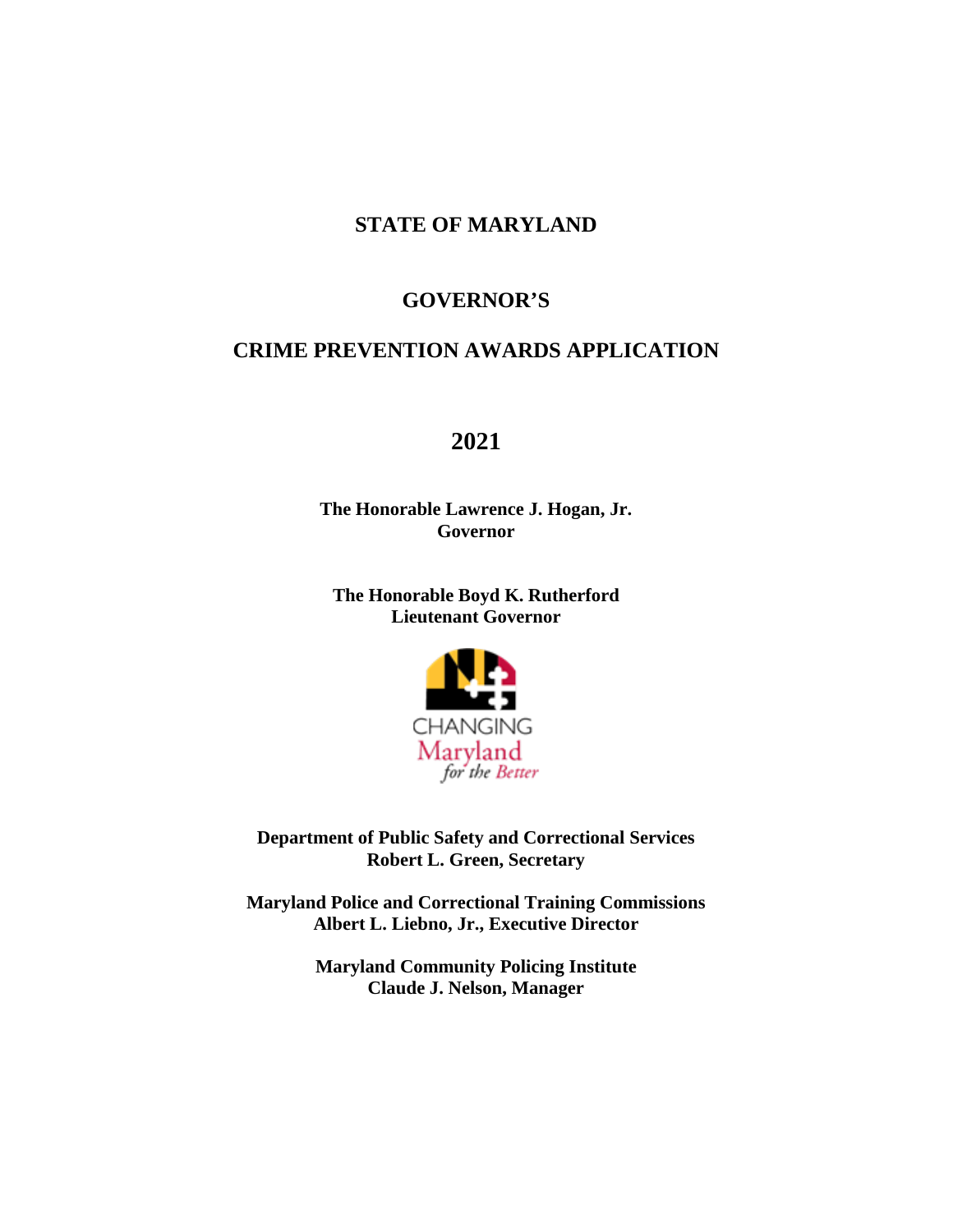# **TABLE OF CONTENTS**

- I. Initial Instructions
- II. Nomination Cover Sheet
- III. Category A Governor's Crime Prevention Award for Law Enforcement Agencies
- IV. Category B Governor's Crime Prevention Award for Law Enforcement/Correctional Officers
- V. Category C Governor's Crime Prevention Award for Community Groups, Organizations, and Individual Citizens
- VI. Category D Governor's Award for Outstanding Proactive Crime Prevention Programs in Maryland
- VII. Category E Governor's Crime Prevention Achievers' Award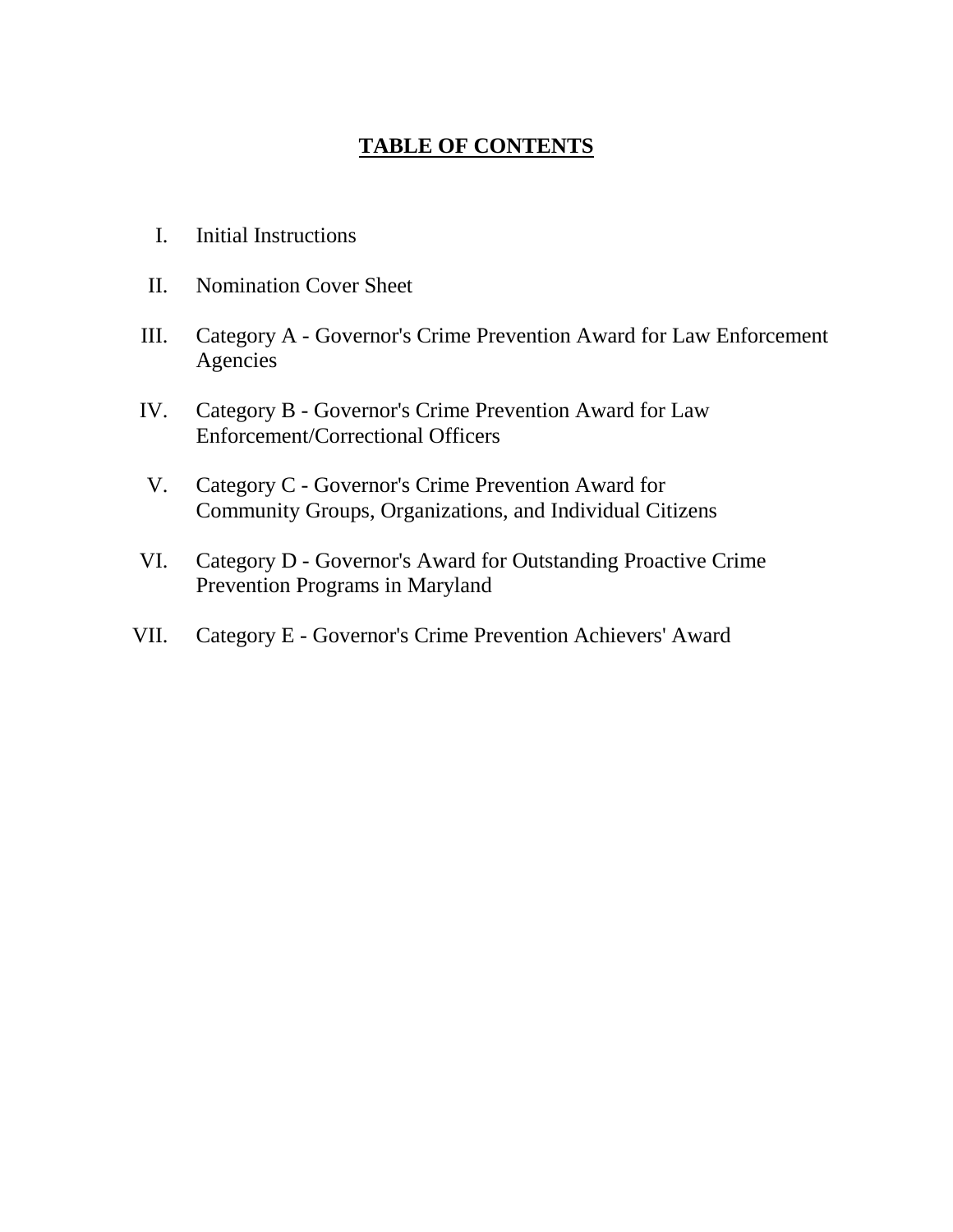# **INITIAL INSTRUCTIONS**

*PLEASE NOTE: Each Category is exclusive from the others, and departments may nominate in one, several, or all categories. Also, it may not be necessary to have a full-time Crime Prevention Unit to be eligible for all categories.*

*For your convenience, each of the five categories (A, B, C, D and E) have been separated into five nomination packets, each with its own cover/signature sheet. You only need to complete and submit nominations applicable to the categories for which you are nominating.*

- 1. In submitting your nomination(s), please provide **ALL** information requested on the attached forms. **IF ANY NECESSARY INFORMATION IS OMITTED, THE NOMINATION WILL NOT BE CONSIDERED.**
- 2. **DO NOT SUBMIT ANY "BACK-UP" MATERIAL SUCH AS PHOTOGRAPHS, NEWSPAPER CLIPPINGS, BOOKLETS DEVELOPED, ETC.** Rather, **CITE** on the nomination form that such materials are available. **PLEASE SUBMIT ONLY THE NOMINATION FORMS PROVIDED AND NOT ANY EXTRANEOUS MATERIAL**.
- 3. The format followed MUST be exactly that of the form provided by the Maryland Community Policing Institute. **NOMINATIONS THAT DO NOT FOLLOW THE FORMAT PROVIDED WILL BE DISQUALIFIED**. These E-forms can be completed or edited using Microsoft Word on-line. Type responses in the appropriate space following the inquiry/question. The allowable space on the E-form will expand, but is limited. Descriptions are limited to four lines of text before the font size begins to reduce. Reduced font size is acceptable. Please be as concise and succinct as possible when including all pertinent information.
- 4. Please submit your nominations based on activities that occurred during the period from July 1, 2020 through June 30, 2021.
- 5. Nominations for Categories A, B, and C require the citing of **DEPARTMENTAL AND/OR COMMUNITY RECOGNITION**.

**For law enforcement and correctional officers who are assigned full-time to a specialty unit known as crime prevention, crime reduction, community policing, and the like, in addition to departmental recognition, Category B requires the citing of recognition from the local jurisdiction's highest ranking official (e.g., Mayor, County Executive, University President, etc.).**

Although this additional recognition is not required under other Categories at this time, it is encouraged.